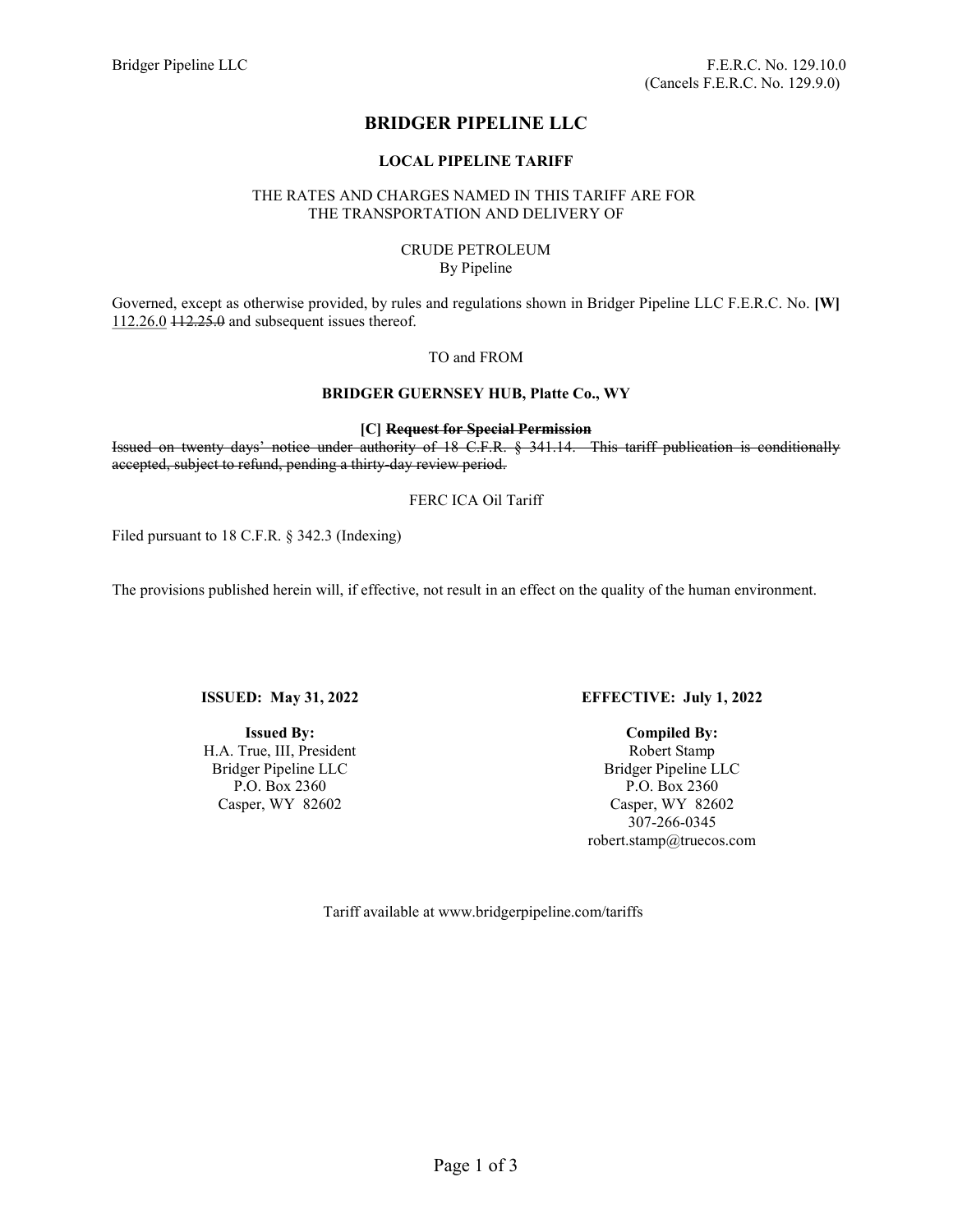| <b>FROM</b>                                                                                  | <b>TO</b>                                                   |  | <b>FROM</b>                                                   | <b>TO</b>                                                                      | <b>Rates to</b><br><b>Destination</b><br>(Cents per<br><b>Barrel</b> ) |
|----------------------------------------------------------------------------------------------|-------------------------------------------------------------|--|---------------------------------------------------------------|--------------------------------------------------------------------------------|------------------------------------------------------------------------|
| <b>Bridger Pipeline</b><br>[Note $1$ ]                                                       |                                                             |  |                                                               | <b>Platte Pipeline,</b><br><b>Guernsey Station,</b><br>Platte Wo., WY          |                                                                        |
| <b>Eighty-Eight Oil</b><br>LLC, Guernsey<br>Station, Platte Co.,<br><b>WY</b><br>[Note $2$ ] |                                                             |  |                                                               | <b>Pony Express</b><br><b>Pipeline, Guernsey</b><br>Station, Platte Wo.,<br>WY |                                                                        |
| Plains Pipeline, L.P.<br>[Note $3$ ]                                                         |                                                             |  | Plains Pipeline, L.P.                                         |                                                                                |                                                                        |
| <b>Bridger Pipeline</b><br>(Thunderbird)<br>[Note $4$ ]                                      | <b>To Bridger</b><br><b>Guernsey HUB,</b><br>Platte Co., WY |  | <b>From Bridger</b><br><b>Guernsey HUB,</b><br>Platte Co., WY | <b>Ft Laramie Station,</b><br><b>Goshen Co., WY</b>                            | $[I]$ 16.69                                                            |
| <b>Bridger Pipeline</b><br>(Powder River Basin)<br>[Note $5$ ]                               |                                                             |  |                                                               | <b>Suncor Pipeline</b><br><b>Guernsey Station,</b><br>Platte Wo., WY           |                                                                        |
| <b>Platte Pipeline</b><br>[Note $6$ ]                                                        |                                                             |  | <b>Eighty-Eight Oil</b>                                       |                                                                                |                                                                        |
| <b>West Terminal Meter</b><br>[Note $7$ ]                                                    |                                                             |  |                                                               | LLC, Ft Laramie<br>Rail, Goshen Co.,<br>WY                                     |                                                                        |

APPLICATION OF RATE: The rate named herein applies only on shipments of commodity named herein, from points named herein, to destinations named herein, for interstate transportation beyond.

NOTES:

Note 1: See Bridger Pipeline LLC's F.E.R.C. No. [W]  $\frac{569.22.0}{569.22.0}$  569.21.0 and subsequent reissues thereof for the transportation rates applicable to movements on Bridger's pipeline system that deliver into Bridger Guernsey HUB, Platte County, Wyoming.

Note 2: Eighty-Eight Oil LLC delivers Petroleum to Bridger Guernsey HUB, Platte County, Wyoming from Eighty-Eight Oil LLC's Guernsey Station, Platte County, Wyoming.

Note 3: Plains Pipeline, L.P. is an upstream connecting carrier that delivers into Bridger Guernsey HUB, Platte County, Wyoming.